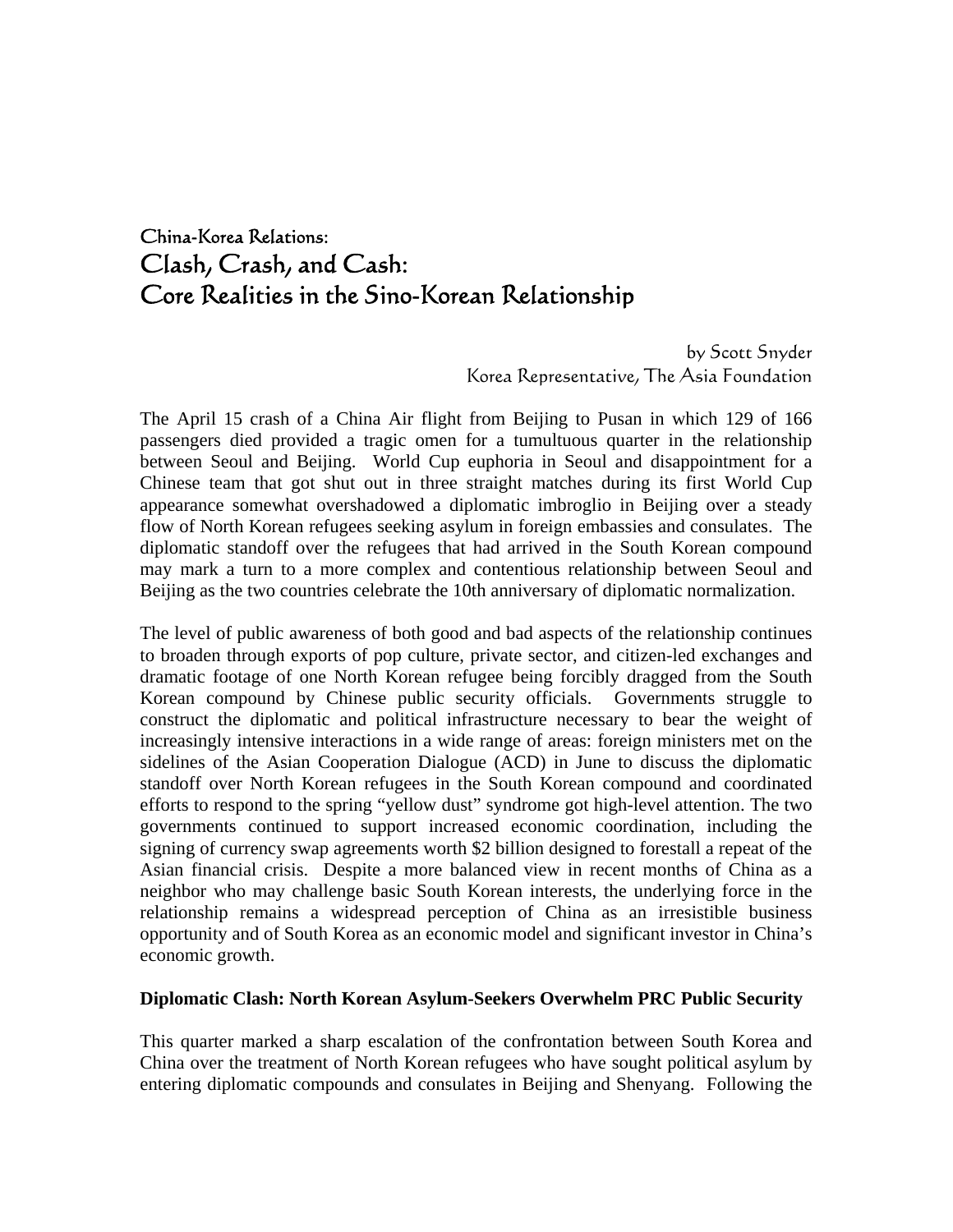entry and transfer of 25 North Korean refugees into the Spanish Embassy in Beijing in late March (see "Transit, Traffic Control, and Telecoms: Crossing the 'T's' in Sino-Korean Exchange," *Comparative Connections,* Vol. 4, No. 1), North Korean refugees have sought refuge in the Beijing and Shenyang diplomatic compounds of Canada, the United States, Japan, and South Korea, among others. Over 39 North Korean refugees found their way to South Korea during this quarter via diplomatic compounds in China, despite Chinese efforts to crack down on this flow. With each case, the frustration of the Chinese public security officials has mounted.

Two dramatic cases ensued involving the entry of Chinese public security officials into first the Japanese consulate in Shenyang in May and subsequently the South Korean compound in Beijing in June. In contravention of the Vienna Convention, Chinese authorities entered the compounds in both cases and removed North Korean refugees who were seeking asylum.

China's response to the initial flow of North Korean refugees into the Spanish Embassy compound in March has been comprehensive. The PRC government has tried to improve border security between North Korea and China so as to curtail the flow of North Korean refugees into China, enforced regulations that punish Chinese citizens for assisting North Korean refugees, denied entry visas to known international human-rights activists who have attempted to publicize the plight of North Korean refugees, detained South Korean nationals from religious organizations based in China that have been active in helping North Korean refugees and in proselytization efforts that are banned in China, and increased the level of security around diplomatic compounds in Beijing and Shenyang by sending notices requesting the cooperation and understanding of the diplomatic community and by constructing or adding barbed-wire fence areas to keep North Korean refugees from going over the walls. There is no doubt that the China's response has made the plight of North Korean refugees already in China even more difficult. None of these measures has thus far proved adequate, and the aggressiveness of the PRC public security effort backfired badly in the case of the unauthorized entry of PRC security guards into the Japanese Consulate in Shenyang and the South Korean compound in Beijing.

The South Korean government initially cooperated with the PRC primarily to arrange safe passage of refugees from third-country diplomatic facilities via a third-country from Beijing to Seoul. However, the gradual entry of up to 23 North Korean asylum seekers into the South Korean compound in early June marked the first time that the South Korean compound had openly accepted political asylum-seekers from North Korea since Hwang Jang-yop's defection in 1997. Given the PRC government's intensive efforts to revamp public security measures to prevent such refugee flows, the government in Beijing attempted to use the South Korean case as an opportunity to enforce new precedents in its handling of the North Korean refugees, with relatively little success. The PRC government tried to require foreign embassies and consulates to allow an interview with Chinese public security officials prior to their departure from China, and once again insisted that the South Korean government turn over refugees for the interview.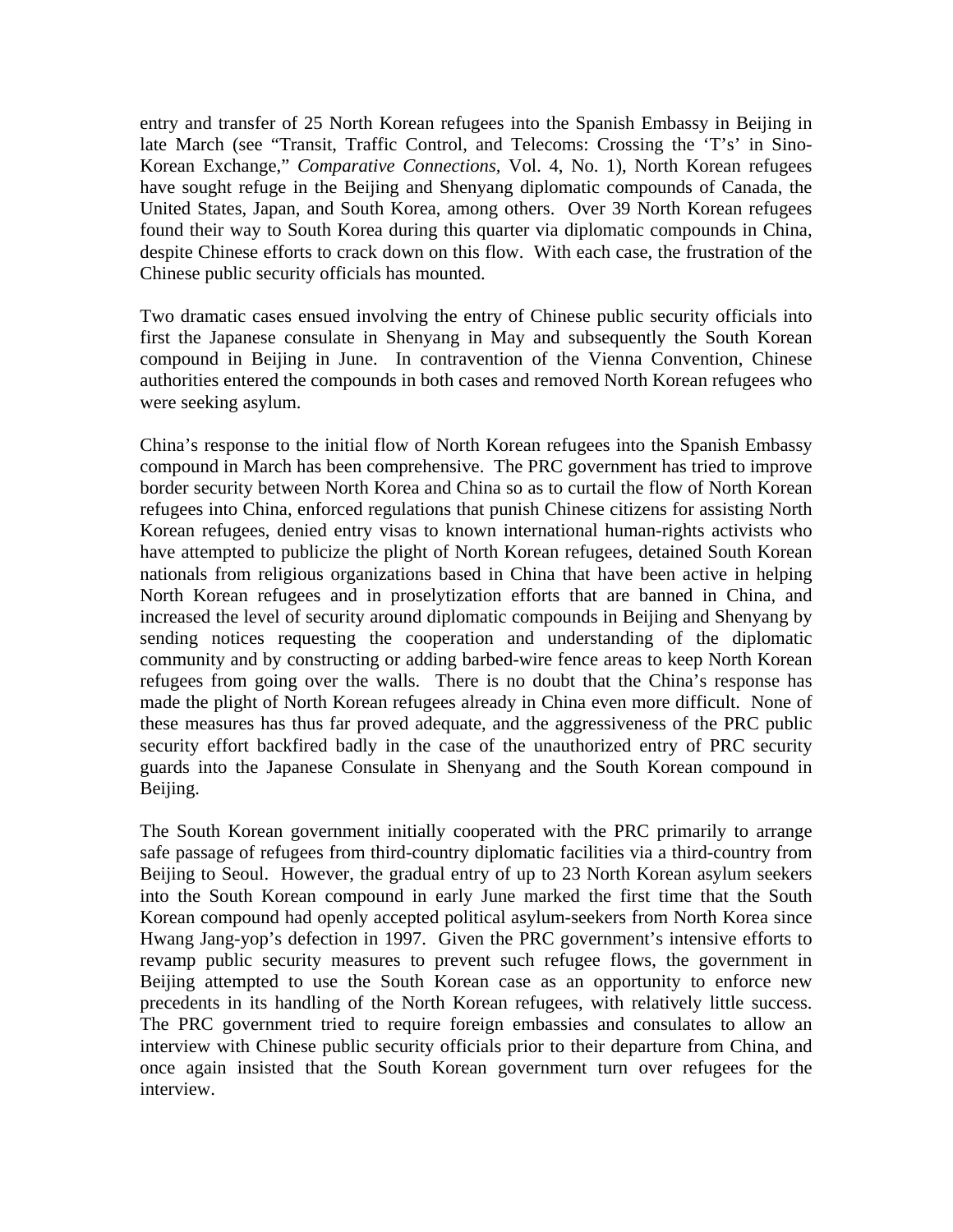China's frustration with the continuing flow of North Korean refugees through diplomatic compounds was sufficiently high that the Public Security Bureau rather than the Ministry of Foreign Affairs became the focal point for efforts within the Chinese government to stem refugee flows, a situation that contributed to China's miscalculations regarding pursuit by Chinese security officials into the Japanese and South Korean compounds. While South Korea was a passive observer to the dramatic footage of Chinese public security officials entering the Japanese consulate in Shenyang in mid-May, there was widespread outrage in Seoul when footage was shown of the June 13 incident at the Korean compound in Beijing. Chinese public security officials forcibly entered the compound and dragged away one of the North Korean refugees who was seeking asylum, despite protests, scuffles, and blows to South Korean diplomatic personnel and employees who tried to prevent the removal of the refugee, whose son remained inside the compound. Despite Chinese attempts to block transmission of the film taken by South Korean media inside the compound, the film was shown and evoked a strong negative reaction from the Korean public that was mitigated only by preoccupation with South Korea's historic World Cup performance.

Almost two weeks of intensive diplomatic negotiations ensued, including a meeting between foreign ministers of the two countries on the sidelines of the Asian Cooperation Dialogue meeting in Cha-am, Thailand. The PRC government finally agreed on June 23 to release all 26 defectors, including the man who had been removed from the diplomatic compound on June 13 and two other refugees who had entered the Canadian Embassy compound in Beijing, following an agreement in which both the PRC and South Korean governments expressed regret. In return for China's agreement to allow all the refugees safe passage to South Korea, the South Korean government expressed its regret over the incident and its "understanding" of China's request that diplomatic missions not be used as a channel for North Korean refugees to defect to the South. However, the South Korean government faced sharp criticisms at home for expressing regret. Within a day of that group's arrival in Seoul, yet another North Korean defector had entered the South Korean compound in Beijing.

Although the incident was finally resolved in only two weeks, it received a great deal of attention in the South Korean media and brought home to average South Koreans the diplomatic challenges in dealing with China. South Korean editorial and opinion columns expressed outrage that the PRC government would violate South Korea's sovereignty by entering the consulate and that the ROK government would admit any responsibility as part of the diplomatic solution to this issue. South Korean nongovernmental organizations (NGOs) and the public criticized the government for its failure to stand up to the PRC more forcefully. South Korean intellectuals and the media reacted negatively to China's actions and portrayed the PRC government very negatively in the press. The PRC government and media responded in kind, with a decidedly negative turn in press reporting on South Korea's World Cup accomplishments. While the negotiations over the fate of the North Korean refugees were going on, Chinese reporting of South Korea's World Cup success emphasized the Italian and Spanish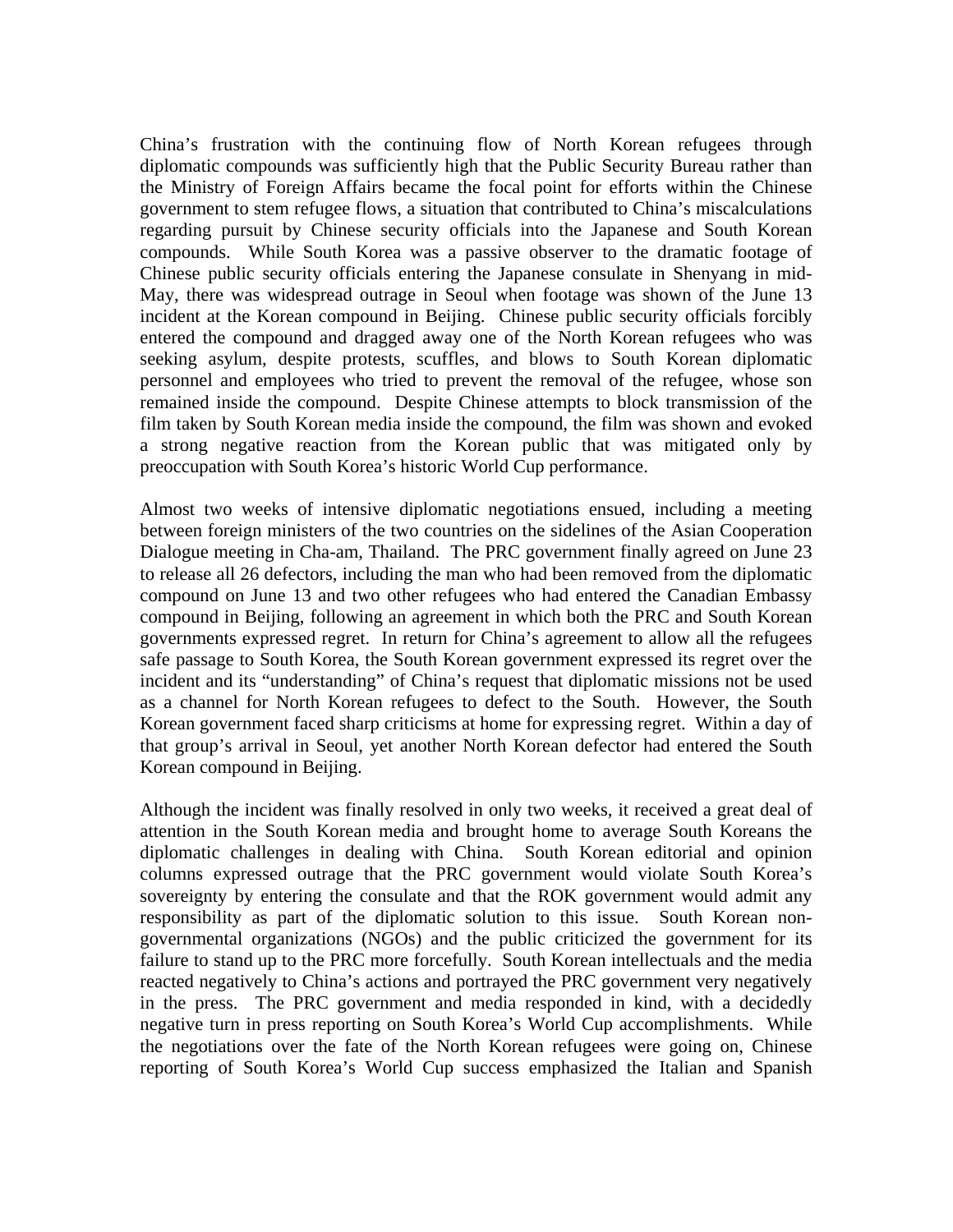criticisms of the refereeing and even alleged that South Korea had fixed the refereeing in its favor since the World Cup was being hosted by South Korea and Japan.

Immediately following the release of the 26 North Korean refugees to Seoul, South Korean media began to report on China's earlier detentions of key South Korean missionaries in China who had been aiding North Korean refugees, along with speculation that the Chinese government would be likely to pursue those cases much more harshly as part of its overall crackdown on North Korean refugees. Despite speculation that the PRC government is somehow hamstrung by its relationship with North Korea in how it handles North Korean refugee issues, there is little evidence that the PRC government has felt constrained from acting in its own interests without regard to consultations with Pyongyang. After all, it has successfully handed over to South Korea every North Korean refugee who has chosen to defect via diplomatic facilities of third countries so far. Despite Beijing's concern that continuously handing over refugees to South Korea may increase the flow of refugees through diplomatic properties of third countries, the PRC has thus far clearly understood that it has no viable choice but to allow their transit to South Korea.

### **China Air Crash: Burgeoning Ties and Trading Blame**

The tragic crash of China Air Flight 129 from Beijing to Pusan in bad weather drew attention this quarter to the rapidly expanding infrastructure for exchanges of people and goods between South Korea and China – and the challenges that it entails. It also marked another background event through which the media shaped public images on each side. In the immediate aftermath of the crash, both the Chinese and South Korean media pointed fingers at each other. The 31-year-old Chinese pilot who survived the crash faced questioning from Korean authorities and South Korean media criticisms that he was too inexperienced in only his fifth flight to Pusan airport to fly the plane or that he had been pressed into working too many hours by crew shortages in Beijing. Chinese media responded poorly, with criticisms of South Korean flight control procedures and handling of flights during poor weather.

The 129 passengers and crew who died were extraordinarily unfortunate members of a rapidly rising flow of tourists between China and South Korea. In the month of April, the number of flights between South Korea and China surpassed the number of flights between South Korea and Japan for the first time as flight routes were added between Korea and China in anticipation of the World Cup. Although unofficial estimates put the number of Chinese visitors to South Korea at 30,000 rather than the expected 100,000, the Chinese presence was one of the larger groups to come to Korea for the tournament. During the first four months of this year, over 500,000 Koreans visited China, marking a year-on-year increase of 58 percent. South Korean students dominate classrooms in Chinese language programs at the top Chinese universities, including Fudan, Beijing, and Qinghua Universities, constituting well over half of foreign enrollment. To celebrate the 10th anniversary of the establishment of diplomatic relations, China and South Korea have also organized student exchanges at a municipal governmental level. Over 100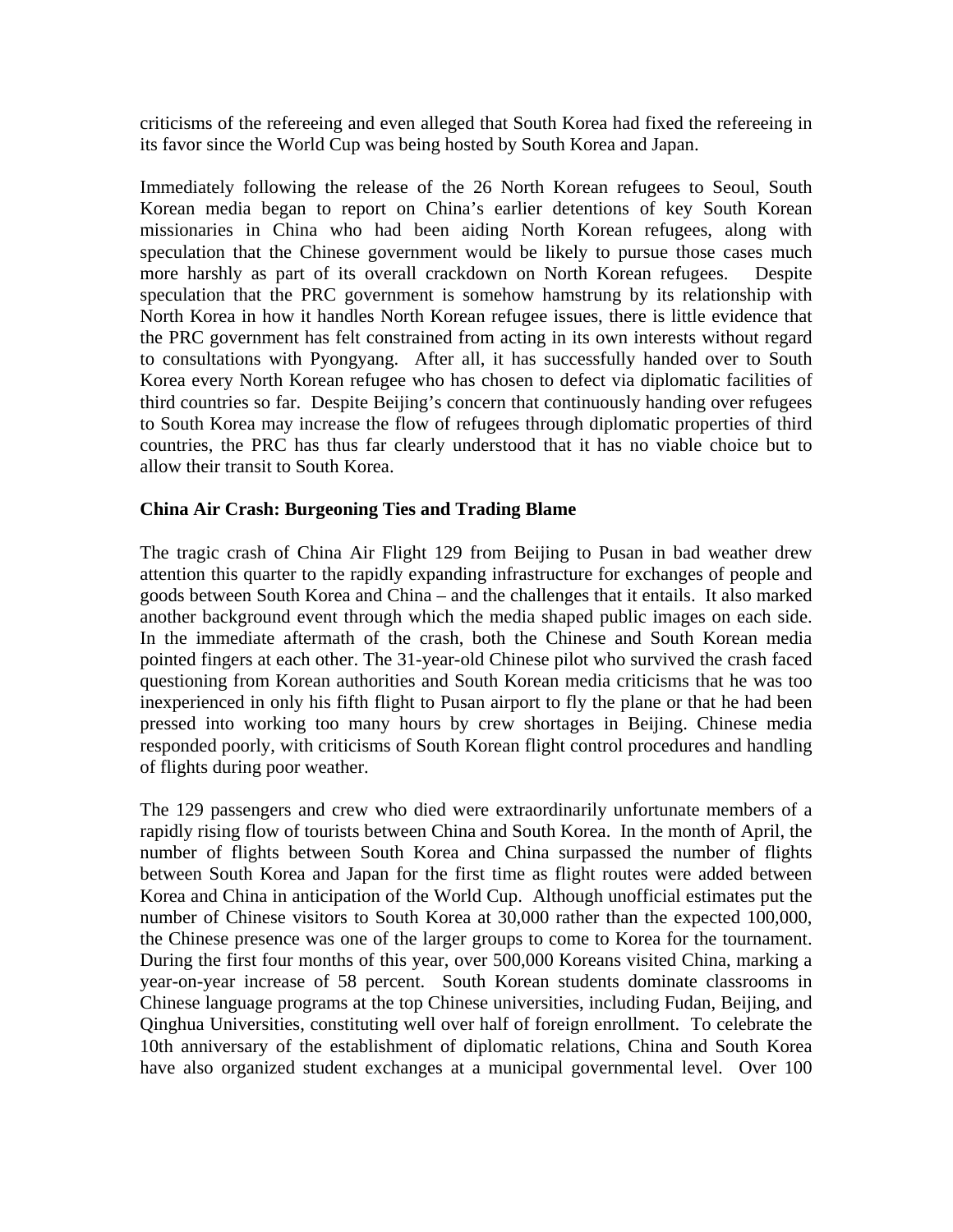South Korean students visited Beijing and Xian in early May, and students from Beijing are coming to Seoul during the summer.

Among those Chinese who visited Korea were a number of Korean Chinese who "disappeared" from their tour after attending a China-Costa Rica soccer match in Kwangju. Ethnic Koreans from China have also disappeared after signing up for education and training programs that are a vehicle for illegally entering South Korea. South Korean authorities are struggling to strengthen immigration controls to respond to human smuggling efforts by which Chinese, attracted by South Korea's higher wages, continue to try to enter Korea illegally. A newly signed extradition agreement between China and South Korea has resulted in the exchange of a drug trafficker wanted in China and a person involved in smuggling drugs and human cargo via the Yellow (West) Sea.

South Korea remains a magnet for Korean Chinese, some of whom spend huge sums with brokers who arrange for them to come to South Korea by either legal or illegal means. Once there, they must work off those debts and send money back to their families in China. The Korean government estimates that almost 75,000 ethnic Korean Chinese are in South Korea illegally to do difficult, dirty, and dangerous jobs in order to make a living, and it has been trying to overhaul procedures for handling illegal immigrants by instituting a voluntary reporting period through the end of May, after which the government is prepared to take strict measures in handling illegal migrant workers. Members of the *Chosonjok* (ethnic Korean Chinese) church launched a hunger strike in early April to protest the government's plan in anticipation of the new measures.

## **Cash: Economic Opportunity as the Driver for Sino-ROK Relations**

Despite political and diplomatic tensions, the fundamental complementarity of the Chinese and South Korean economies continues to create mutual beneficial opportunities. However, the first signs of future economic conflicts are beginning to reveal themselves in various ways. Among the developments worth highlighting are that China continues to see Korea as a model for dealing with some of its most serious internal problems, including the issue of how to clean up nonperforming loans, which are estimated to constitute a staggering proportion of overall lending in China's banking sector.

According to the Korea Trade-Investment Promotion Agency, direct investments in China rose by 45 percent during 2001 to \$2.15 billion. Chinese cities this quarter have sent trade missions to South Korea to attract foreign investment, with the city of Weihai sending a delegation of about 1,000 people in mid-May, preceded by large delegations of over 100 people each from Liacheong, Yantai, Yanbian Province, and Guangdong Province. Chinese companies have also taken advantage of the "Korean Wave" to recruit popular Korean celebrities such as Korean actress Kim Hee-sun as spokespersons for their products.

On the other hand, trade disputes are emerging in key sectors of the China-South Korea economic relationship. Management of these disputes will become an increasingly important aspect of the government-to-government relationship. China's annual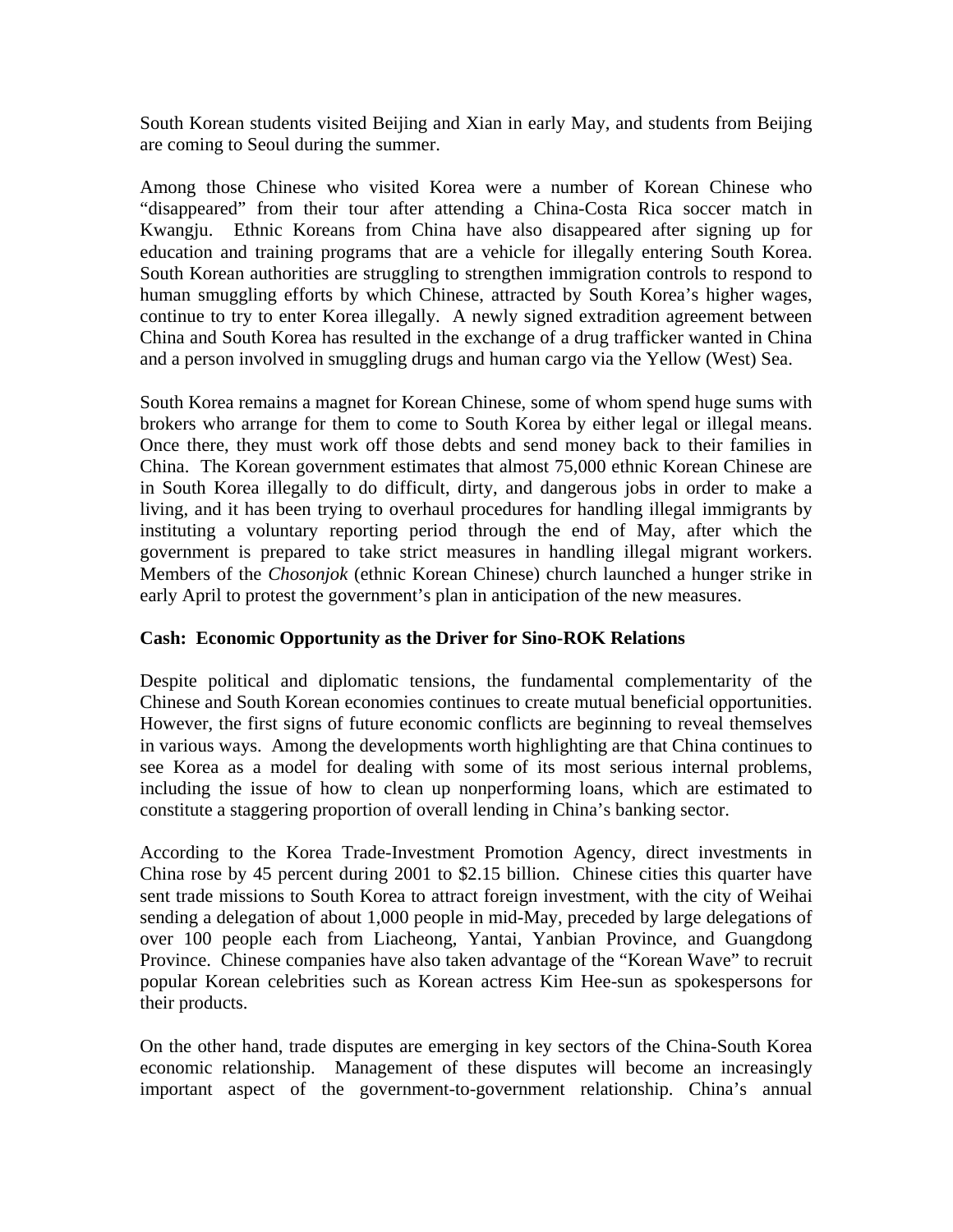production of chemical fiber is projected to exceed 10 million tons next year, and fiber production rate will rise to 100 percent in the near future, sharply reducing the Chinese demand from Korean chemical fiber producers, which are suffering from overcapacity. In industries from oil refining to steel to container handling, it is not hard to see that the stimulus to Korea's economy created by China's increasing demand may become a curse in three to five years when China's plans to build indigenous capacity come on line. The surge in transshipment activity has made Pusan port the third largest in the world and has stimulated massive expansion plans at Gwangyang; however, the construction of state-ofthe-art port facilities in Shanghai will clearly eat into transshipment activity, raising interesting questions about the viability of the Pusan-Gwangyang expansion plans. Korean businessmen and economic planners have largely focused on the short-term bottom line, despite the dangers that may await in the mid- to long-term as China builds its own capacity.

One of the more interesting ways in which this realization has begun to play into South Korean planning lies with the Kim Dae-jung administration's active focus on making South Korea a regional transportation hub and international business center. Capitalizing on Korea's location as a supplier of high-value-added goods and services to China and the rest of Northeast Asia, the strategy is designed to turn Korea into a central transit point rather than an outlier in regional and global economic affairs. The idea of Korea as a regional hub has received a big boost from Korea's success in recovering from the financial crisis through the institution of more transparent business practices and from the international focus on Korea derived from its co-hosting of the World Cup.

However, the underlying motivator driving the efforts of the Korean government and business community derives both from the economic opportunity associated with Korea's proximity to China and from the economic threat arising from China's future competitiveness. For Korean economists, making South Korea into a regional hub is a way of recognizing that Korea has no choice but to stay ahead of China in the transition from a manufacturing to a service and knowledge-based economy. With China's modernization well underway, Korean economic planners can feel the breath of a stiff competitor at their back; they have no option but to run harder and faster toward international best practices that can make Korea an indispensable hub for economic regionalism and globalization. South Korea's failure to pursue this in all its aspects may force the country to the periphery of Asia's economic and political relations and ultimately leave Korea's prospects wholly dependent on China's future growth.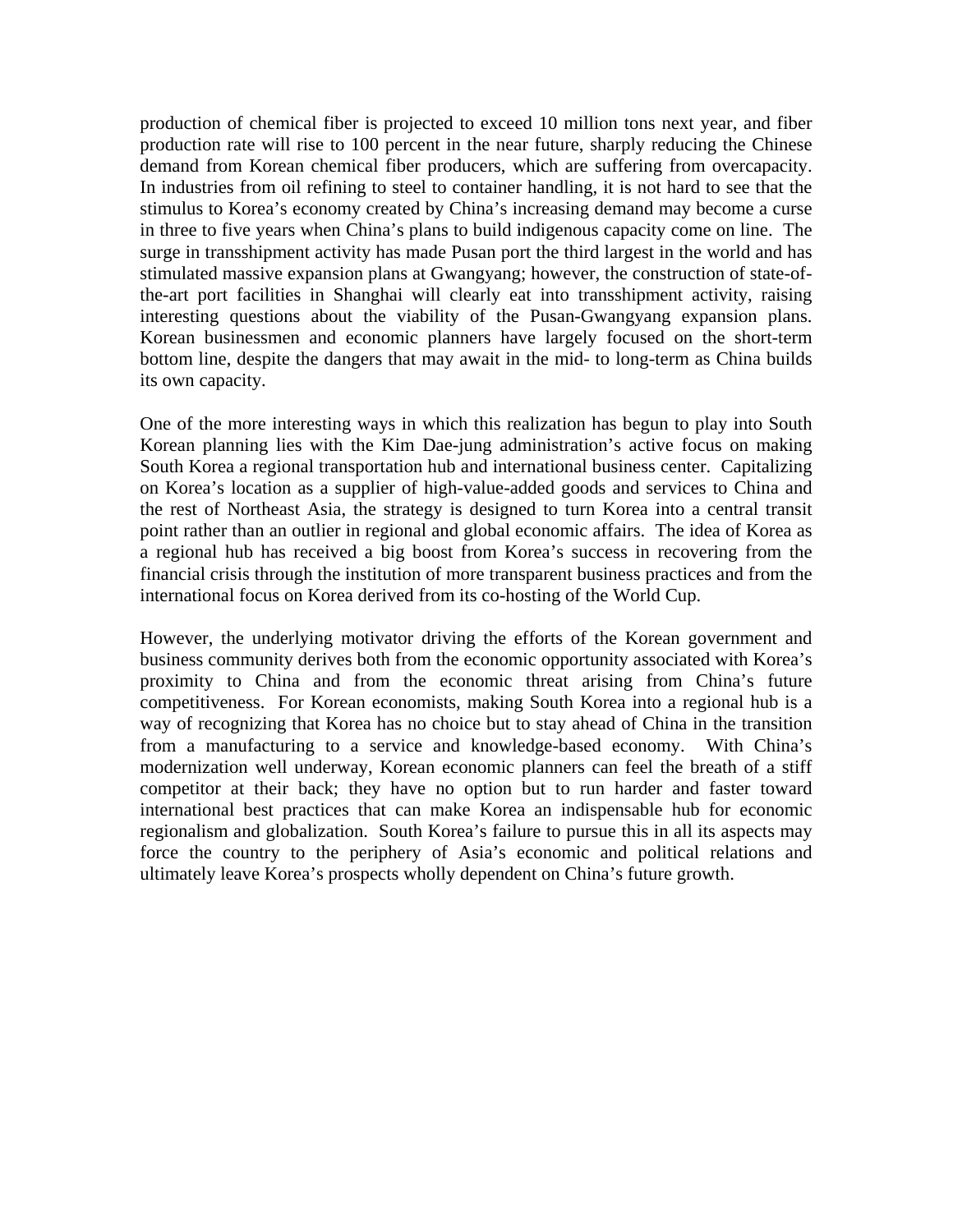## **Chronology of China-Korea Relations April - June 2002**

**April 8-10, 2002:** The Korean Peninsula suffers its worst bout of "yellow dust" from China, with concentrations of fine dust particles measuring up to 2,070 micrograms per cubic meter (70 times the normal concentration).

**April 12, 2002:** A group of 500 ethnic Korean Chinese in South Korea announces a hunger strike to protest the Seoul government's plan to crack down on illegal aliens.

**April 15, 2002:** Air China Flight 129 from Beijing to Pusan crashes in bad weather on approach to Pusan's Kimhae Airport. Only 38 of 166 passengers, including the Chinese pilot, survive the crash.

**April 16, 2002:** The Federation of Korean Industries calls on the South Korean government to urge China to ease restrictions on business activities of foreign companies in a meeting with Minister of Commerce, Industry, and Energy Shin Kook-hwan.

**April 19-20, 2002:** South Korea, Japan, and China agree to form a yellow dust monitoring network in talks among environment ministers from the three countries held in Seoul.

**April 25, 2002:** Two South Korean missionaries, Cheon Ki-won of "Durihana Mission" and Pastor Choi Bong-il, were announced to have been detained in China for their activities assisting North Korean defectors and providing them with shelter.

**April 28, 2002:** Korean Air announces expanded flight service to China to 12 cities on 16 different routes 82 times per week. Korean Air anticipates over 1 million passengers on China-bound flights for the first time in 2002.

**May 6, 2002:** South Korean government opposes a visit to Seoul by Taiwan's First Lady Wu Shu-chen at the invitation of the Korea Association of Persons with Physical Disabilities, arguing that such a visit would contradict South Korea's "one China" policy.

**May 8, 2002:** Five North Korean asylum-seekers enter the Japanese consulate in Shenyang, despite Chinese attempts to retrieve them from the consulate. Video of the incident sparks severe criticism of China's handling of North Korean asylum-seekers.

**May 10-14, 2002:** Deputy Prime Minister and Minister of Finance and Economy Jeon Yun-Churl meets with Chinese counterparts to discuss bilateral economic cooperation and to participate in a tripartite meeting of finance ministers from South Korea, China, and Japan. The Korea-China Investment Cooperation Committee is launched in Seoul under the chairmanship of the Korean and Chinese finance ministers.

**May 14, 2002:** Three North Korean defectors who had sought asylum at the U.S. consulate in Shenyang arrive in Seoul via Singapore.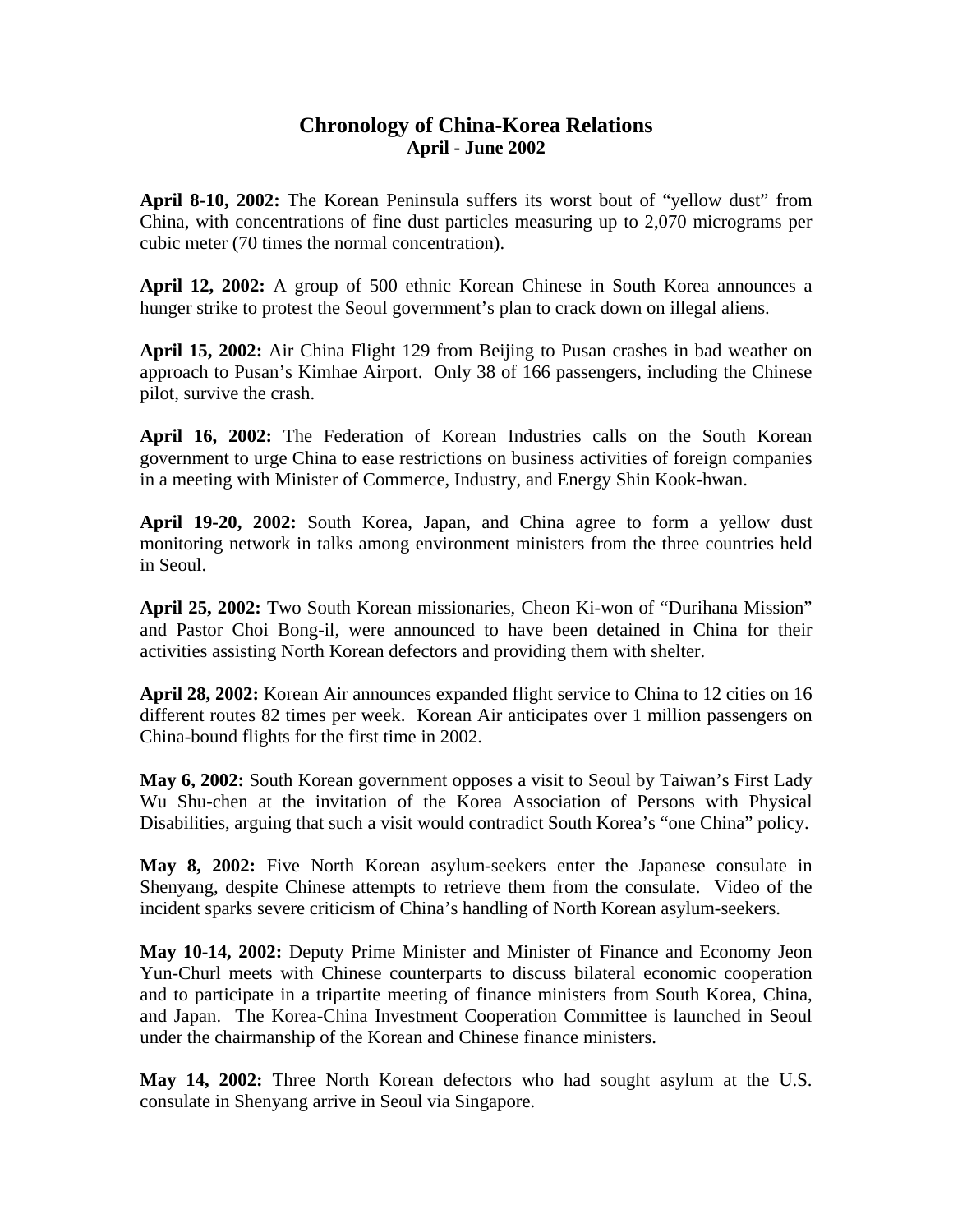**May 14-16, 2002:** Chinese government mission from Shandong's Weihai province sends a 1,000-member economic mission to Seoul, according to the Korea International Trade Association and the Korea Trade-Investment Promotion Agency.

**May 17, 2002:** The South Korean consulate draws criticism from human-rights activists by turning away a man who claimed to be a North Korean refugee. On the same day, two North Korean refugees who sought asylum at the Canadian Embassy arrive in Seoul.

**May 23-24, 2002:** The first North Korean refugees enter the South Korean compound, triggering talks between South Korea and China on how to handle these requests.

**May 24, 2002:** China slaps duties on half of its annual steel imports as a market protection measure. Korean officials call for negotiations with China on the issue.

**May 28, 2002:** China publicly claims rights to three asylum-seekers who took refuge in the South Korean compound, arguing that the matter is one for Beijing and Pyongyang and not for Seoul and signaling that defectors to South Korean diplomatic compounds would be treated differently from other cases.

**June 5, 2002:** Two Chinese tourists disappear after watching the China-Costa Rica World Cup soccer match in Kwangju.

**June 8, 2002:** A study by China's Ministry of Foreign Trade and Economic Cooperation (MOFTEC) reveals that South Korea was involved in 15 of 19 antidumping investigations China has launched against imports during the past five years.

**June 10, 2002:** Three North Korean defectors enter the Canadian Embassy in Beijing and two additional defectors enter the South Korean Embassy in Beijing.

**June 11, 2002:** Nine North Korean defectors enter the South Korean compound in Beijing, bringing to 17 the total number of asylum-seekers housed at the compound.

**June 13, 2002:** Formosa Plastics Group (Taiwan) Chairman Wang Yung-ching visits North Korea to explore possible investments in North Korea.

**June 13, 2002:** Chinese public security officials enter the South Korean compound and forcibly remove one of 23 North Korean asylum seekers, stimulating a firestorm of protest in Seoul.

**June 13, 2002:** A Korean man is detained at Incheon Airport for smuggling one kilogram of methamphetamines on a flight from Yantian China.

**June 18, 2002:** South Korean Ministry of Commerce, Industry, and Energy announces that it is holding talks with the Chinese government to set up a complex for Korean